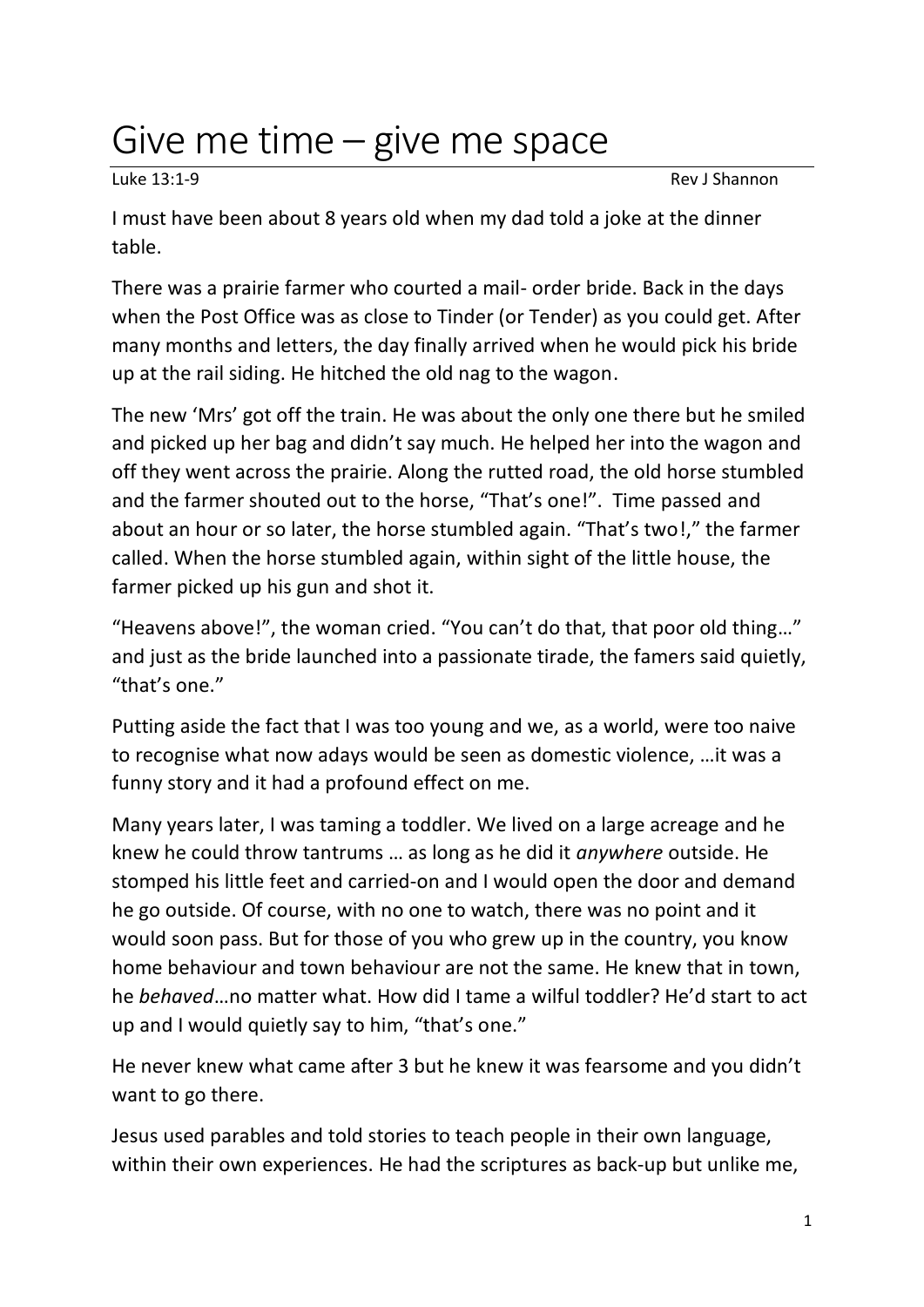he couldn't dash to the bookcase for some learned texts…and it probably wouldn't have worked any better than it does when I go all academic on you. He told stories – and that was the language of the people.

Here is a story of an unproductive tree. The farmer wants to cut it down but Jesus recommends a little nurturing and a little time, and it will bear fruit. And if it doesn't, it doesn't – you gave it what it needs.

Children are a little like that. My father's mythology was that he was basically successful and purposeful from the moment he left home but in reality, I know that's not true. He was a wastrel, jazz musician until my mother burdened him with responsibilities and then he was an ambitious businessman who failed many times before he succeeded. He'd get up, dust himself off and try something new until he found his niche. So, when he was impatient for *my* son to get on with it and make a success of himself, I was a little annoyed. I knew there is a time for young men to faff around until they find their passion and then there is no stopping them. There is great harm we can do to a young person by forcing them into productivity too young. Often it breaks out in midlife crises. Where they have a driving need to reclaim the juvenile selves they were not allowed to be. Time and space – a little nurturing and if it works – it works. Death lies before us like an axe anyway.

yes, thank God, my son did find his feet and got going …also with the help of a good woman.

Had the farmer chopped down the tree – he would have had to wait longer than a year to grow a new one. Grace and space – are hard gifts to give.

Earlier this week, I came across a baby sea turtle on Tura Beach. It was resolutely marching towards the waves on its little feet. It was so small. It took achingly long to reach the waters edge… And as it waded in, just as it got its face in the water, a wave would throw it up 8 metres up onto the sand. The little thing would turn and start resolutely marching towards the water again. After another achingly long, determined trudge, it would get to the water and be thrown back onto the sand a few metres down the beach. The desire to pick it up and wade into the surf was almost overwhelming.

But I know, if you handle it, you mess with their directional system – they can forget where they were going and your hands are covered with germs that can kill them …